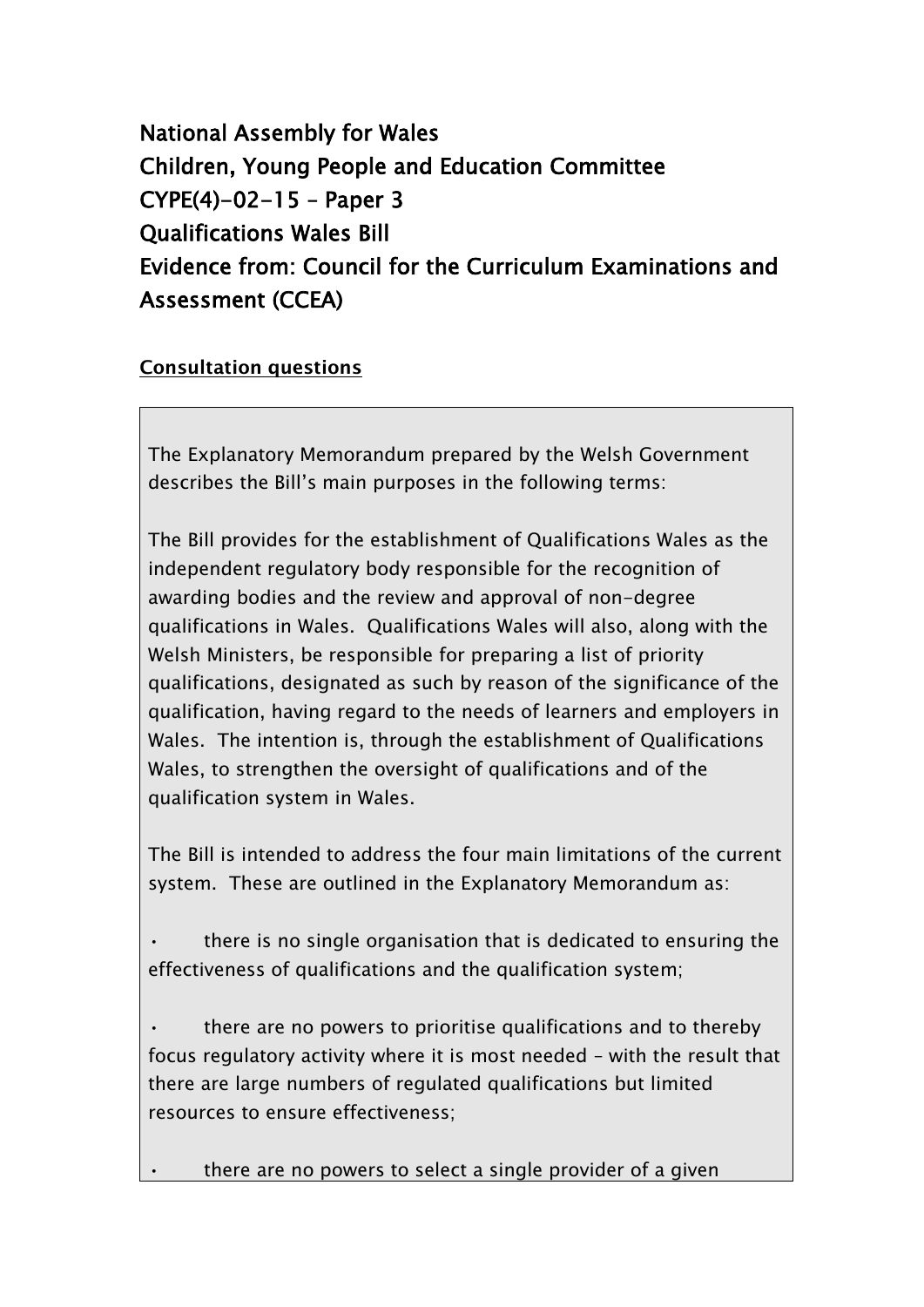qualification to ensure that learners across Wales take the same qualification; and

the capacity to drive forward the strategic development of qualifications within the current arrangements is too limited creating a risk that Wales' qualifications will not be held in as high esteem, nationally and internationally, as those in other nations.

The Bill provides Qualifications Wales with the following principal aims, and it must act compatibly with these when exercising its functions:

a) Ensuring that qualifications, and the Welsh qualification system, are effective for meeting the reasonable needs of learners in Wales; and b) Promoting public confidence in qualifications and in the Welsh qualification system.

Question 1 - Is there a need for a Bill for the purposes outlined above?

Section 3 of the Exploratory memorandum notes the heavy influence of requirements in England on Welsh qualifications policy, with the needs of Welsh learners coming secondary to the requirements of English policy (para 3). It also notes concerns regarding the differences there can be across qualifications of similar titles within a competitive or open market structure. The Bill provides for the establishment of Qualification Wales to allow independent regulation and quality assurance of all non-degree level qualifications in Wales. This will allow for the design, development and approval of qualifications which have a specific Wales focus and/or which meet the needs of Welsh learners. The Bill will establish an independent body, accountable to the Welsh Assembly, with responsibility for ensuring that the qualifications system in Wales is fit for purpose.

If you believe there is a need for the Bill, what are the main issues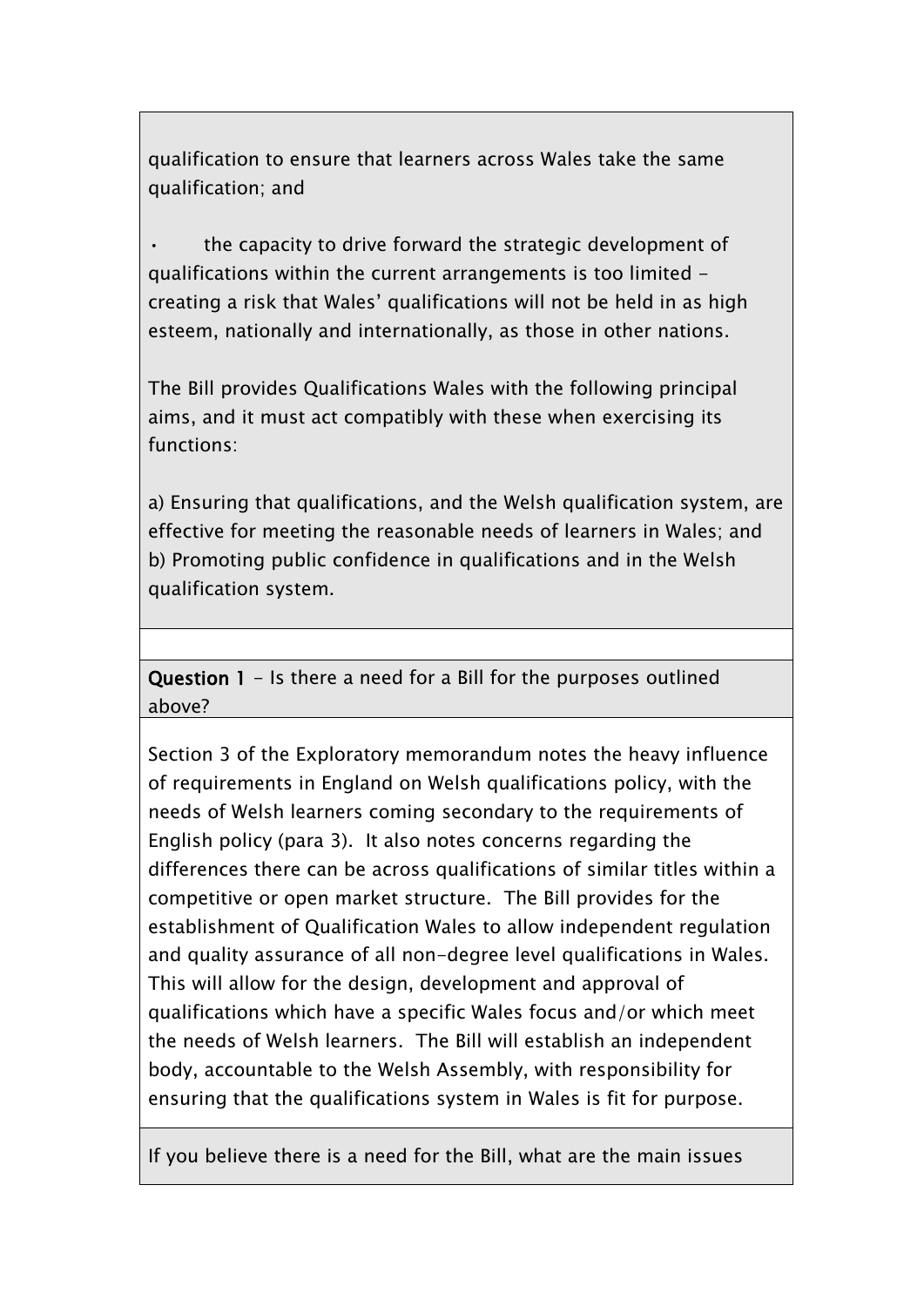that need to be resolved?

The Bill covers the main areas to be resolved in terms of the need to ensure that the Welsh qualification system meets the need of learners for Wales. It is important that the proposed ongoing review relating to the consideration of future awarding body aspects of Qualifications Wales (recommended by the Huw Evans Review) continues to be addressed and is not lost once Qualifications Wales begins to operate in what will be a very busy environment. It is also important to clarify the roles of Qualifications Wales, Welsh Government and Awarding Organisations and how the effective discharge of roles will operate. Linked to this in the interim is the need for clarity to be established as to the commissioning model to be used by Qualifications Wales.

How significant is this issue? (Please select one option)

1 – This is a key, urgent problem.

2 – This is a problem that needs to be addressed.

3 – This is a minor problem

4 – Not a problem.

Question 2 - Do you think the Bill, as drafted, delivers the stated objectives as set out in the Explanatory Memorandum?

√

The Bill will support the independence, simplification and strengthening of regulation (para 193 Explanatory memorandum) by removing this role from Welsh ministers and setting up an independent body for this purpose. In our experience this will instil public confidence in the independence of the function.

The further parts of the Bill regarding the list of Priority qualifications and possible designation of Restricted Priority qualifications will meet the objectives set out in para 31 of the Explanatory notes, i.e. to avoid inconsistency between different forms of a given qualification and allow Qualifications Wales to exercise choice between Awarding Organisations. This will enable Qualifications Wales to make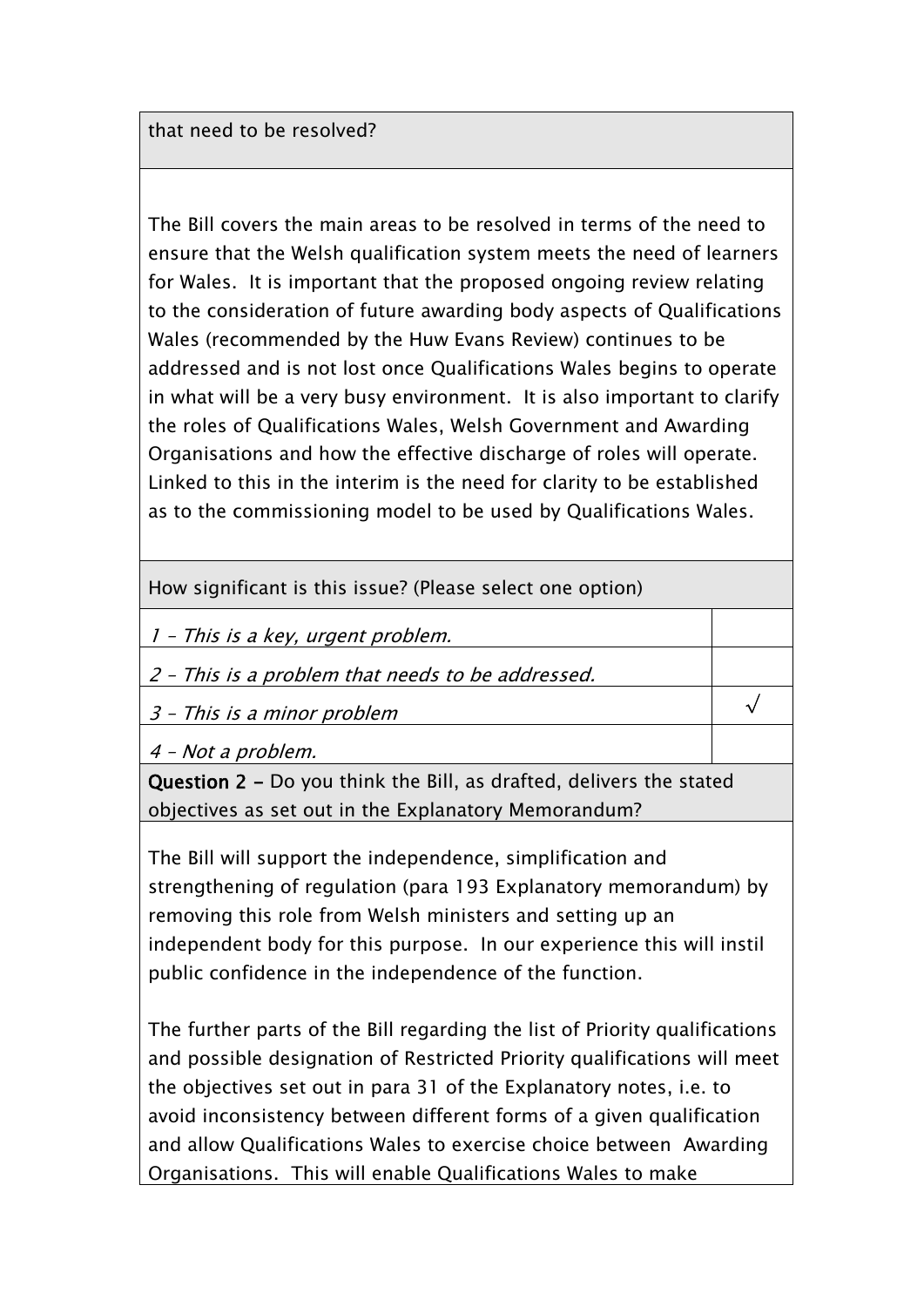decisions as to the number of qualifications that can be approved for offer in Wales, simplifying the qualifications offer which during the Review and subsequent qualifications was viewed as over complicated. It will also give powers to select a single provider if it is felt that all learners across Wales should take the same qualification, again an area viewed as a limitation of the current system.

If not, how do you think the Bill should be amended to take account of this?

No further suggestions.

How significant is this issue? (Please select one option)

1 – This is a key, urgent problem.

2 – This is a problem that needs to be addressed.

3 – This is a minor problem

4 – Not a problem.

Question 3 - Are the sections of the Bill as drafted appropriate to bring about the purposes described above?

√

√

The proposed powers to be given to Qualifications Wales and the activities that they will be required to carry out, as drafted in the Bill, will allow Qualifications Wales to work towards meeting the two principal aims as outlined above.

If not, what changes do you believe need to be made to the Bill?

No changes proposed.

How significant is this issue? (Please select one option)

1 – This is a key, urgent problem.

2 – This is a problem that needs to be addressed.

3 – This is a minor problem

4 – Not a problem.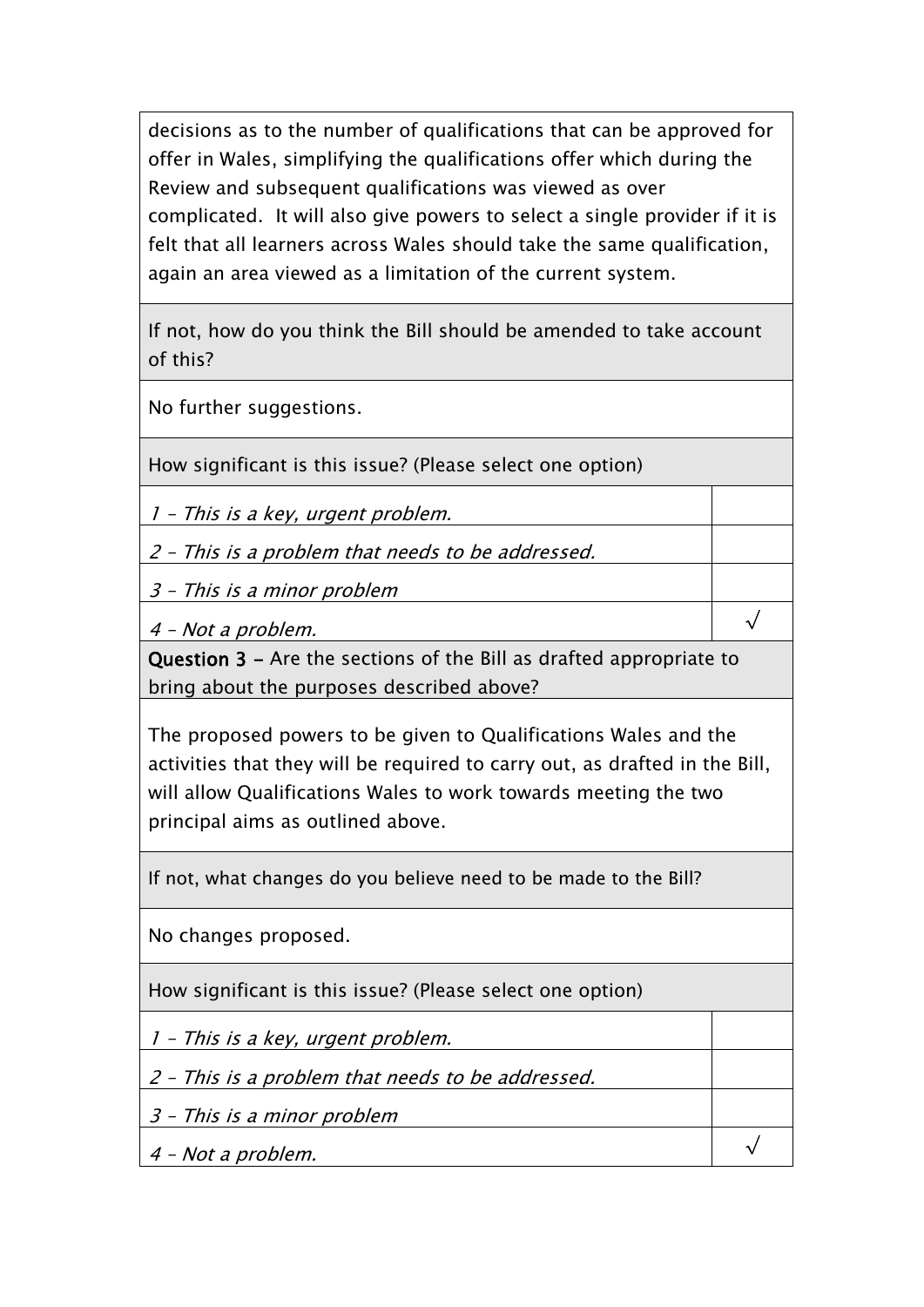Question 4 - Has the Welsh Government correctly identified the four main limitations of the current arrangement, and will the two principal aims the Bill sets for Qualifications Wales, as well as the eight matters which it must have regard when exercising its functions, effectively address these limitations?

The limitations identified follow on from the regulatory and qualifications market recommendations in the Review and outline areas where change is needed to allow the recommendations as a whole to be further acted upon. Further recommendations relating to the operation of Qualifications Wales in terms of awarding are noted as being for action in future legislation. It seems appropriate to establish the regulatory parameters initially whilst work is ongoing in other areas which may impact upon the future operation of Qualifications Wales in terms of aspects of for example awarding

The two principal aims and the eight matters should address the limitations outlined.

The aims give Qualifications Wales responsibility for the effectiveness of qualifications and the qualifications system in Wales, as well as promoting public confidence in both. It addresses the lack of a single dedicated organisation and reduces the risk of Wales' qualifications being held in lower esteem.

Limitations two and three are not directly addressed by the aims and matters identified but the details of the work Qualifications Wales will be asked to carry out in terms of the list of priority qualifications and restricted priority qualifications do address these areas. The overall aim of ensuring the Welsh qualification system is effective in meeting the needs of learners allows for a wide range of activities that could be undertaken to address all limitations.

Likewise, the eight matters do not directly address the limitations stated. However if, in performing its functions, Qualifications Wales pays regard to the economy, stakeholders, comparability, relevance, value for money, it will be in line with the second principal aim of the Bill and ultimately will address issues related to the current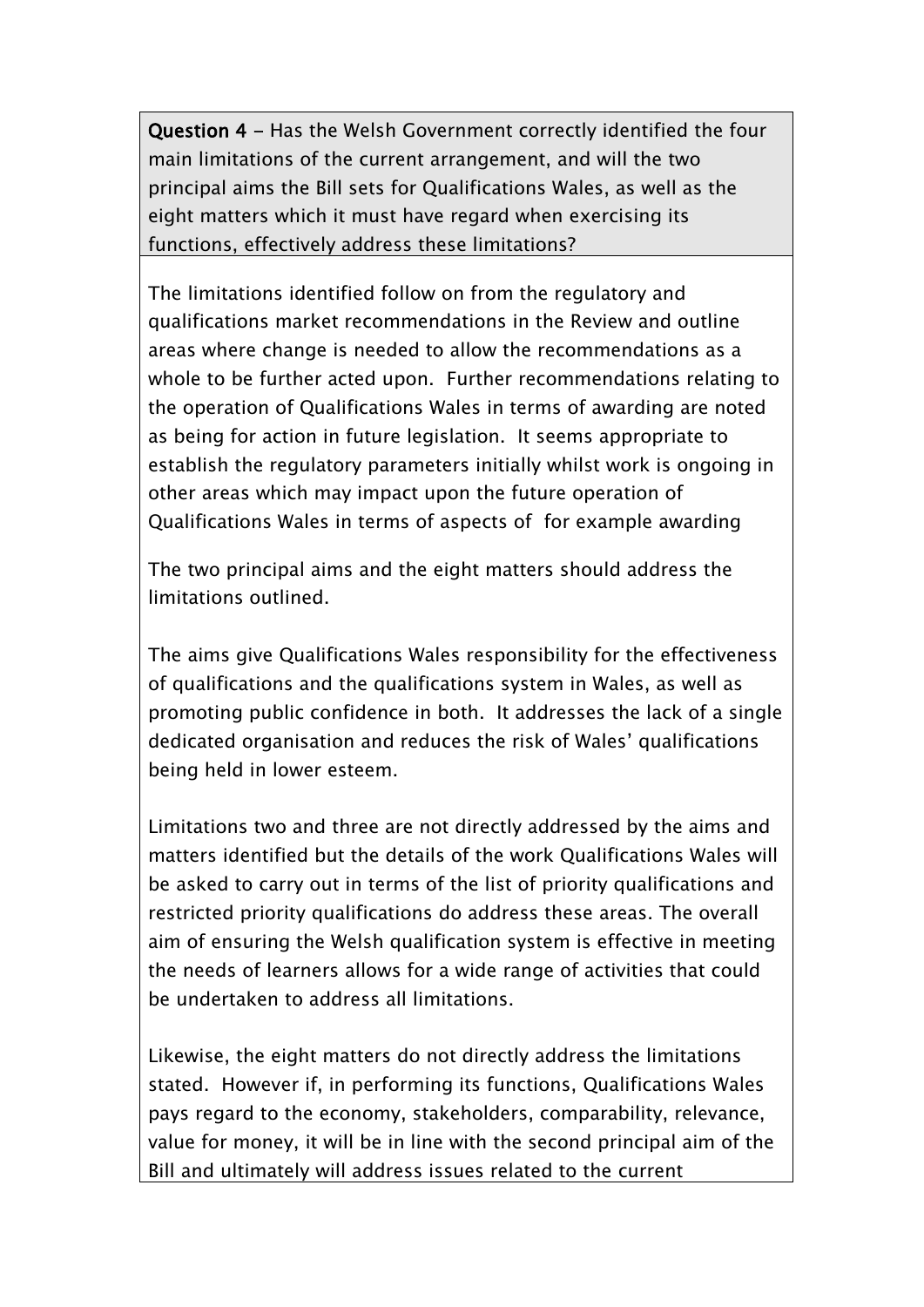limitations identified in the system.

If you believe there are problems in this area, how do you think they could be resolved?

No problems noted.

How significant is this issue? (Please select one option)

1 – This is a key, urgent problem.

2 – This is a problem that needs to be addressed.

3 – This is a minor problem

4 – Not a problem.

Question 5 - What are your views on the proposals for determining 'priority qualifications' and, within these, 'restricted priority qualifications'?

√

It is an opportunity to streamline the complicated qualifications offer currently in place, allowing clearer options when choosing qualifications and will give public confidence that whatever qualifications are chosen, they will meet the reasonable needs of learners in Wales and the needs of Further and Higher Education, employers and the economy. It will also address the concerns regarding inconsistency across qualifications with the same title and could help ensure continuity and coherence within the curriculum.

Conversely, however, it will, as required, limit the qualifications offer in Wales and, by linking the priority and restricted priority qualifications to public funding, restrict the qualifications market to fewer versions of key qualifications. This may concern stakeholders who prefer to have a choice of qualifications of the same title on offer and, whilst the intention is not to remove providers from the qualifications market, it will reduce the number of Awarding Organisations offering some qualifications in Wales to meet the stated goal of a single suite of qualifications for Wales. This in turn may reduce the innovation, creativity and relevance of both content and assessment methodology of qualifications and should be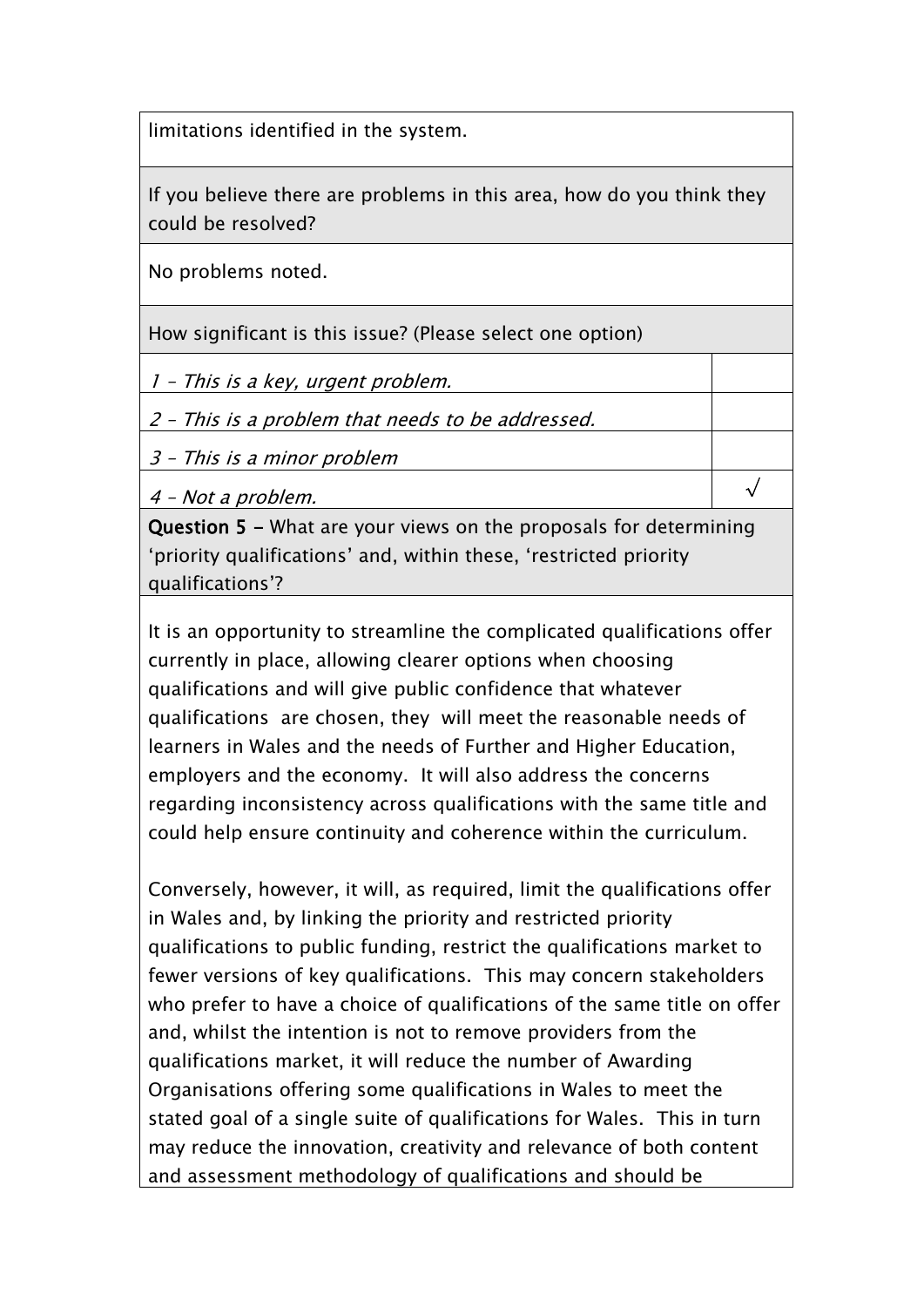monitored.

Management of comparability, portability and cross-border currency in the UK and Europe is also noted as important for stakeholders under the new system and Qualifications Wales will need to ensure there is public confidence in the decisions made and a transparency in the data used to make these decisions.

If you think there are problems in this area, how do you think they could be resolved?

Stakeholder involvement throughout the process and stakeholder endorsement will be vital to ensure portability and comparability are managed. If learners in Wales are to have a reduced qualification offer then what is on offer must allow for progression into Further and Higher Education and/or employment within and outside Wales.

How significant is this issue? (Please select one option)

1 – This is a key, urgent problem.

2 – This is a problem that needs to be addressed.

3 – This is a minor problem

4 – Not a problem.

Question 6 - What are your views on the commissioning type process Qualifications Wales would undertake under the Bill, in respect of restricted priority qualifications?

ŀ

√

Having notified Awarding Organisations regarding proposals to restrict and taken on board responses, Qualifications Wales could: ask Awarding Organisations for expressions of interest in designing qualifications detailing relevant experience of similar work and how the needs of learners in Wales would be met; request that Awarding Organisations submit qualification proposals for consideration; request that Awarding Organisations submit draft qualifications and sample assessment for consideration with the most suitable being approved for; ask Awarding Organisations to work collaboratively to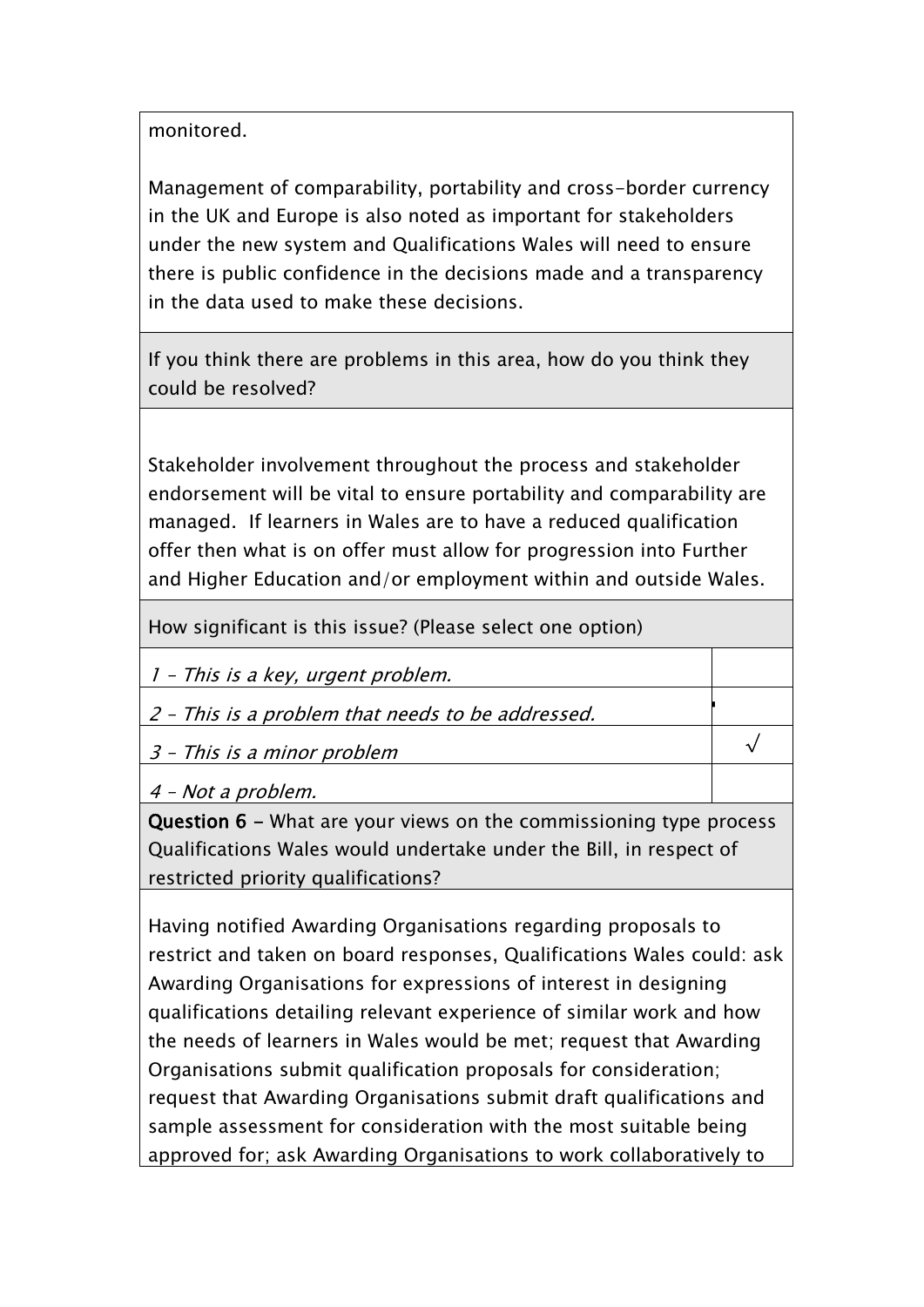design a single restricted priority qualification (although the competitive market place makes this challenging); or select from qualifications already on offer. During any of the processes above, Qualifications Wales could make decisions about which form or forms of qualification it will approve based on the evidence presented. The latter will form a record for any subsequent audit.

Across the current suite of non-degree level, general and vocational qualifications this is a potentially large item of work to be carried out and it will take some time to meet the objectives stated.

Whatever commissioning type process is chosen, a transparent scheme, setting out clear qualification criteria and a procedure for determining/selecting which forms will be approved needs to be devised. Firstly, as this is a competitive process subject to scrutiny and challenge; secondly to instil public confidence; and, thirdly to ensure there has been regard of the eight matters in Part 2, section 3 (2).

Depending on the competition process devised, this could significantly reduce the interest of Awarding Organisations in developing qualifications for Wales – i.e. if the development of qualifications for the competition incurred significant costs, especially if it is a relatively small market or small demand curriculum area.

If you believe there are problems in this area, how do you think they could be resolved?

There remains a lack of clarity as to how the commissioning process will be carried out. The Bill outlines that this process will be carried out and gives Qualifications Wales the power to design how. Therefore, as yet this is to be decided and it will be important that this is carefully considered. This is unlikely to be detail appropriate for inclusion in the Bill and so would not hinder progress in the legislation. However it is a more significant - issue in terms of how the qualifications market in Wales will actually operate once Qualifications Wales is established.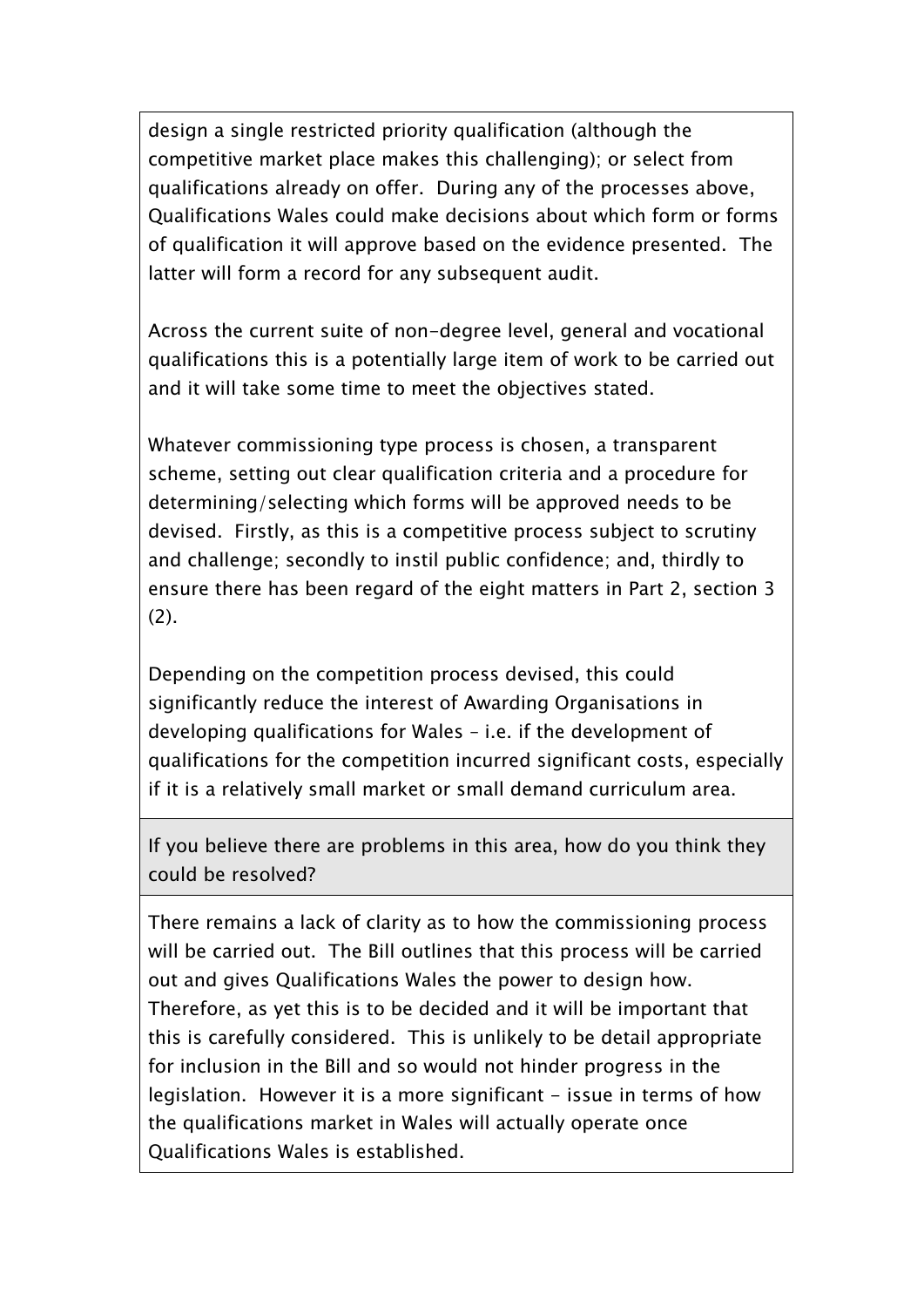How significant is this issue? (Please select one option)

1 – This is a key, urgent problem.

2 – This is a problem that needs to be addressed.

3 – This is a minor problem

4 – Not a problem.

Question 7 - How will the Bill change what organisations do currently and what impact will such changes have, if any?

√

√

The Bill will change the current regulatory mechanisms and systems in Wales and this will have an impact on three-country processes and on interaction with Ofqual and CCEA.

It will also change the relationships between the Welsh regulator and Awarding Organisations. It is noted in the Bill that the roles and responsibilities of both parties are to be reviewed in light of the establishment of Qualifications Wales and subsequently clarified, as are the inter-relationships.

The aim of a single suite of qualifications may limit the number of Awarding Organisations offering qualifications in Wales.

If you believe there are problems in this area, how do you think they could be resolved?

The process for development and offer of priority and restricted priority qualifications may need to be clarified as a priority once Qualifications Wales is established.

How significant is this issue? (Please select one option)

1 – This is a key, urgent problem.

2 – This is a problem that needs to be addressed.

3 – This is a minor problem

4 – Not a problem.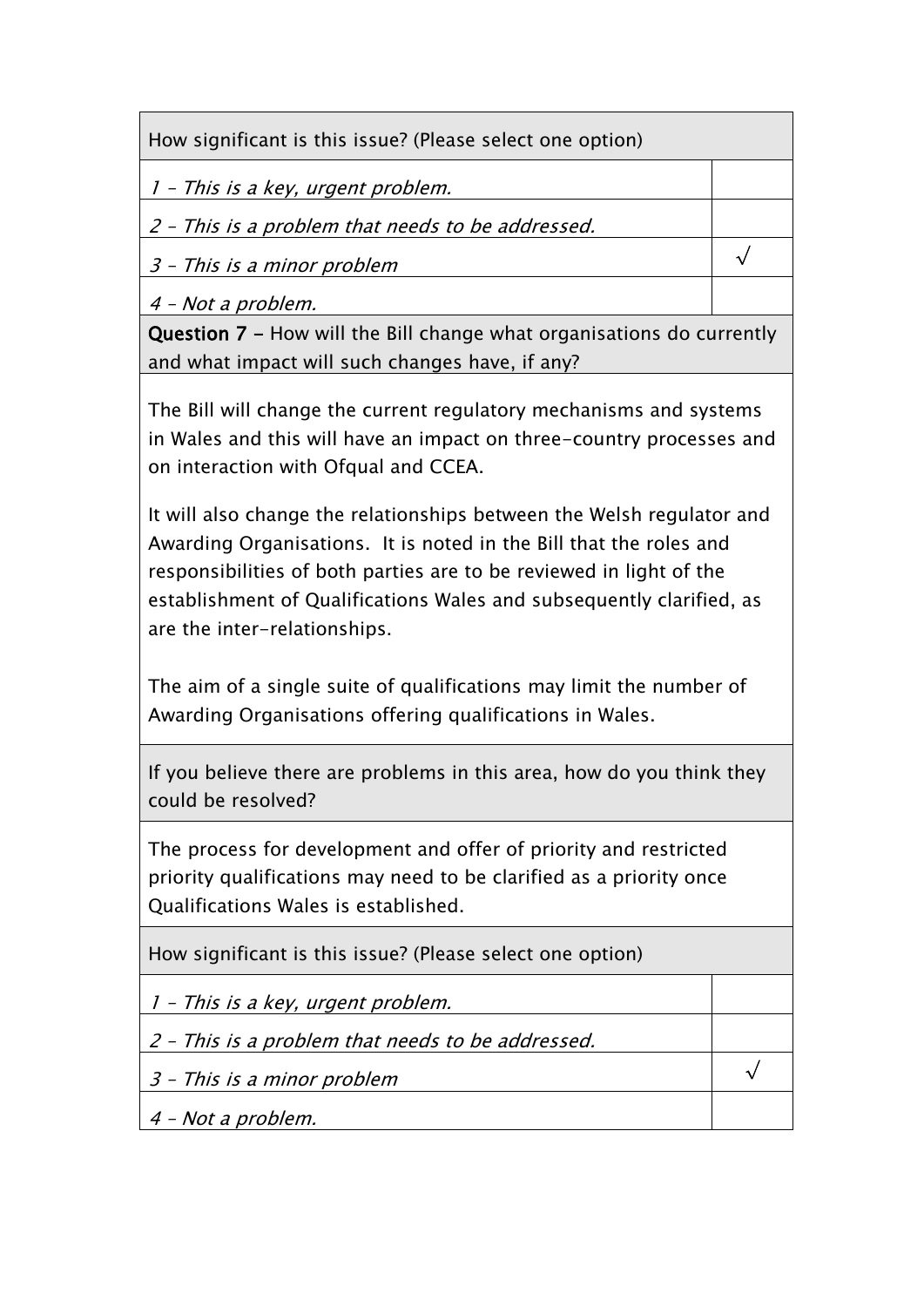Question 8 - What are the potential barriers to implementing the provisions of the Bill (if any) and does the Bill take account of them?

Due to the large number of qualifications currently accredited and on offer, it will be a significant challenge to review all vocational and general qualifications to allow prioritisation in terms of their significance to learners and employers in Wales. For qualifications undergoing revision restricting the number of forms of priority qualifications will make this more manageable but overall this is a challenging provision.

If you believe there are problems in this area, how do you think they could be resolved?

Stakeholder involvement in this process will be crucial as will sufficient resourcing for Qualifications Wales.

How significant is this issue? (Please select one option)

1 – This is a key, urgent problem.

2 – This is a problem that needs to be addressed.

3 – This is a minor problem

4 – Not a problem.

Question 9 - Do you have any views on the way in which the Bill falls within the legislative competence of the National Assembly for Wales?

√

This would appear appropriate.

Question 10 - What are your views on powers in the Bill for Welsh Ministers to make subordinate legislation (i.e. statutory instruments, including regulations, orders and directions)?

In answering this question, you may wish to consider Section 5 of the Explanatory Memorandum, which contains a table summarising the powers delegated to Welsh Ministers in the Bill to make orders and regulations, etc.

This would appear appropriate in the circumstances outlined in the Memorandum.